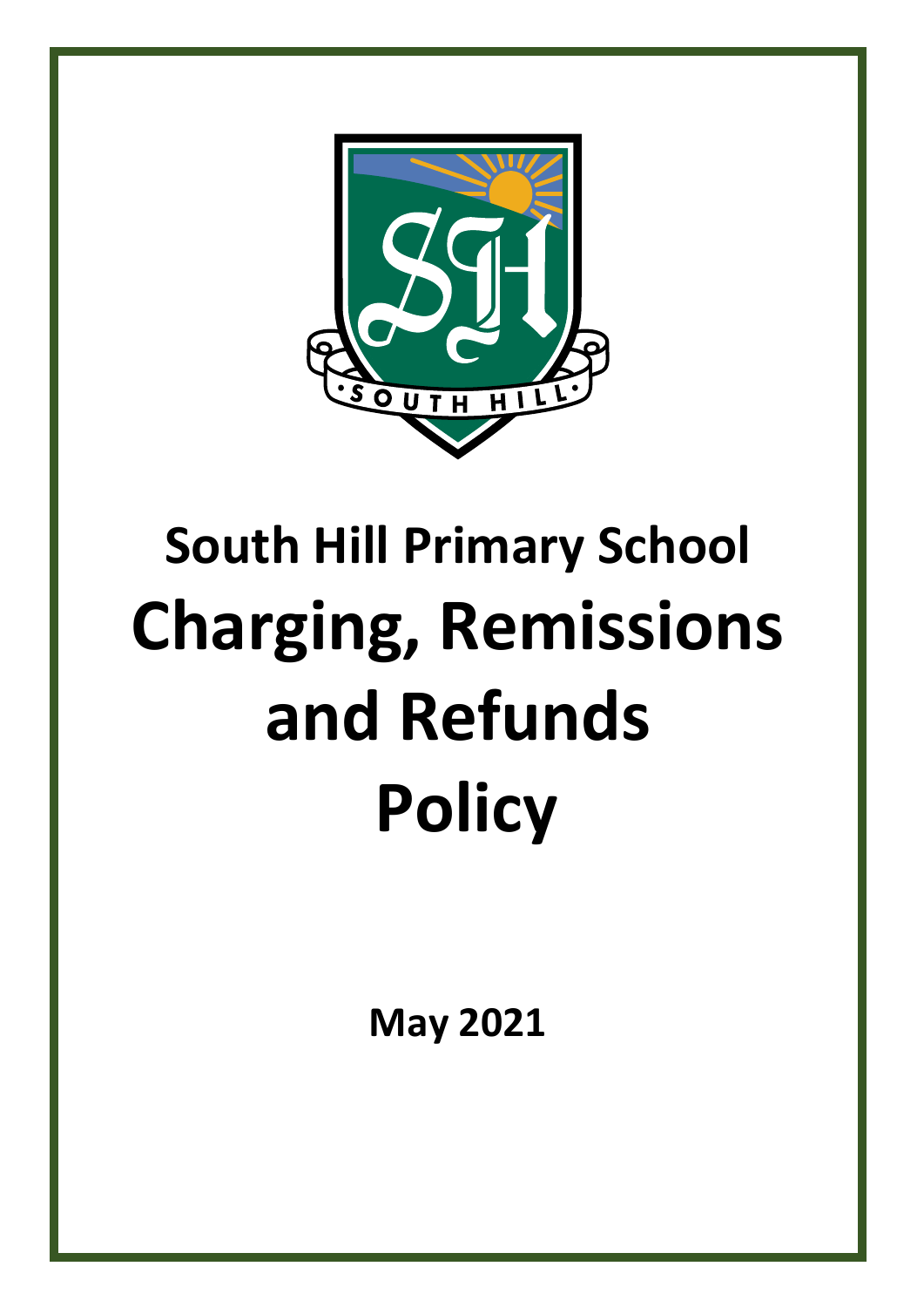# **Introduction**

Under the requirements of sections 449-462 of the Education Act 1996, the Governors of South Hill Primary School have determined their policy for charging and remission of fees.

The Governing Body recognises the valuable contribution that additional activities can make towards a child's social and academic education and aims to promote and provide such activities both as part of a broad and balanced curriculum for all children and also as additional optional activities. The policy shall be reviewed as and when deemed necessary.

# **Aims and Objectives**

- Set out what the school will make a charge for or request a voluntary contribution towards, from parents/carers.
- Clarity how charges will be determined, so parents/carers understand why requests for payment are sometimes made for some activities.

# **Voluntary Contributions**

The school may ask for voluntary contributions towards the cost of school-time activities to assist with funding, subject to the following conditions:

- Any children of parents who do not wish to wholly contribute will not be treated any differently.
- Where there are insufficient contributions to make the activity viable, the activity will be cancelled.

These activities may include:

- Education provided during school hours (i.e. swimming lessons) including the supply of any materials, books, instruments or other equipment.
- Education provided outside school hours if it is part of the National Curriculum, part of the school's basic curriculum for religious education
- Group instrumental tuition that is required by the National Curriculum.
- Education provided on any trip if it is part of the National Curriculum or part of the school's basic curriculum for religious education.
- Supply teachers to cover for those teachers who are absent from school accompanying pupils on a residential trip.
- Transport provided in connection with an educational trip.

# **Chargeable Activities**

The Governing Body reserves the right to authorise a charge in the following circumstances for activities organised by the school:

- The full cost for each child for activities deemed to be optional extras taking place largely outside normal school hours and outside the National Curriculum.
- Charge for ingredients and materials or require them to be provided where pupils take home a finished product.
- Charge for the cost of repair or replacement of items wilfully damaged, or loaned and subsequently damaged or lost.
- Cost of entering a pupil for a prescribed public examination including re-sits where no preparations have been provided by school.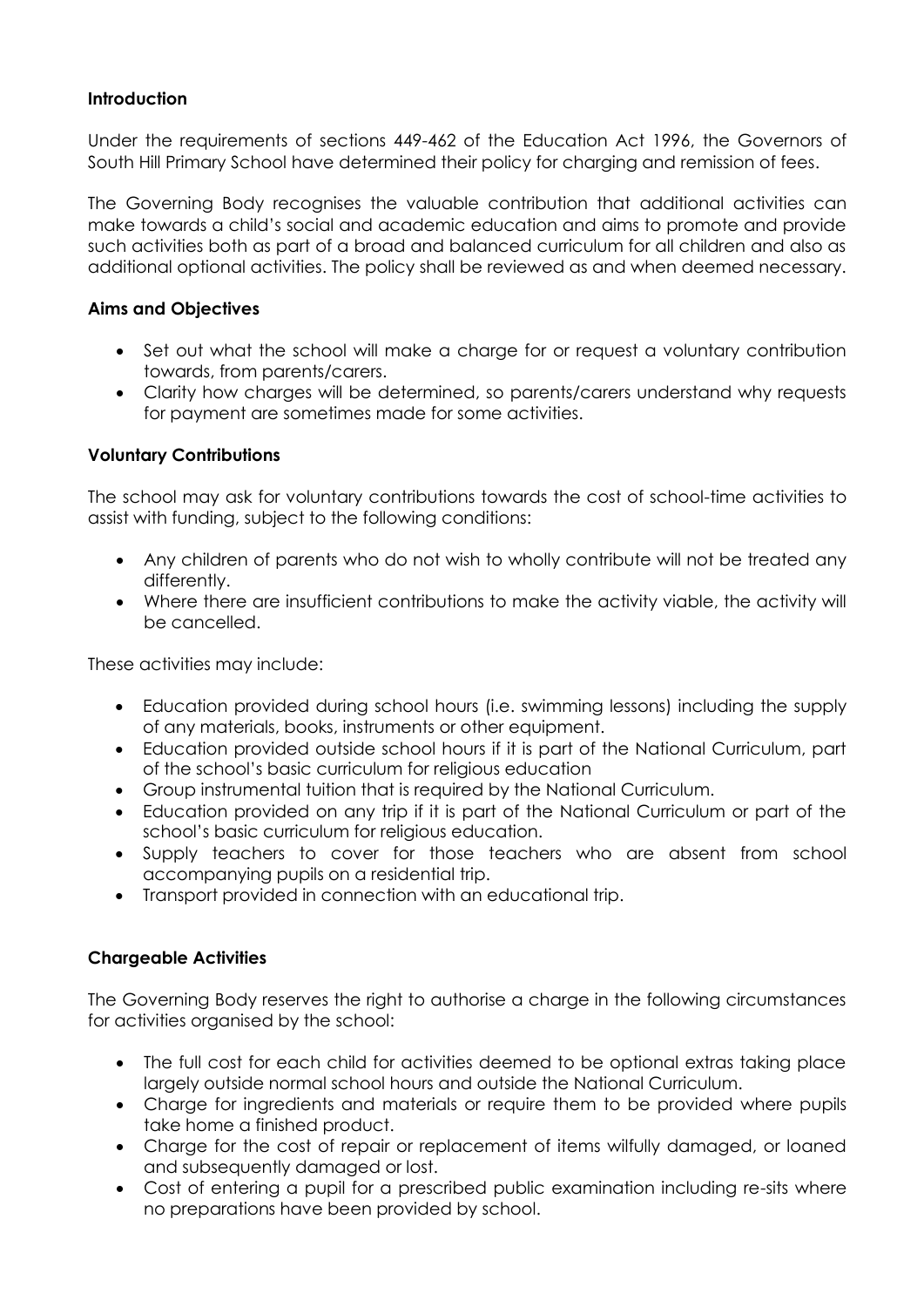Provision of instrumental and vocal tuition, which takes place during the school day and which has been requested by parents/carers (subject to remission arrangements).

# **Additional Considerations**

The Governing Body recognises its responsibility to ensure that the offer of activities and educational visits does not place an unnecessary burden on family finances. To this end, we will try to adhere to the following guidelines:

- Where possible, parents/carers will be informed about visits in advance to aid planning.
- For larger payments (such as Y6 residential) there is a system for parents to pay in instalments.

## **Calculating Charges for Activities**

The charge per pupil is calculated by dividing the total cost of the activity by the number of children taking part.

## **Remissions**

In the case of genuine hardship the school will provide assistance. Parents are made aware of this and are asked to contact the Co-Headteachers.

Milk – a charge is made for milk termly in advance. No refund is made for milk not taken. Dinners – dinners are paid for weekly or in advance.

Trips/activities/journeys – once the school is committed to payment eg. Deposits, instalments, to a third party, no refunds will be possible.

## **Refunds**

If there is a surplus of 5% (trips/activities) or £5.00 (residential school journey) or more of the contribution per head, a refund to the nearest full pound below should be offered as a refund. Where there is a surplus as listed above, the parents concerned will be contacted. Please note that there is no legal obligation for the school to refund surpluses where a voluntary contribution is requested. Where the surplus is less than £5.00 or 5% per head, this amount is retained in school funds as a contribution. Any refund will be given by BACS or cheque.

## **Responsibilities**

The Governing Body's responsibility is to ensure that income is collected promptly and in full, that it is properly recorded and that it is banked intact is delegated to the Co-Headteachers and these tasks are carried out by the Office Manager/Team.

## **Bad Debt**

- The maximum settlement period for all payments to the school is 30 days. This will be included on all payment requests.
- Reminders will be sent out when the end of the 30-day settlement period is nearing; and followed up thereafter.
- At the end of the term in which the debt arose, the Co-Headteachers will review the debt and consider the reason for failure to pay. For debts of up to £100, the action